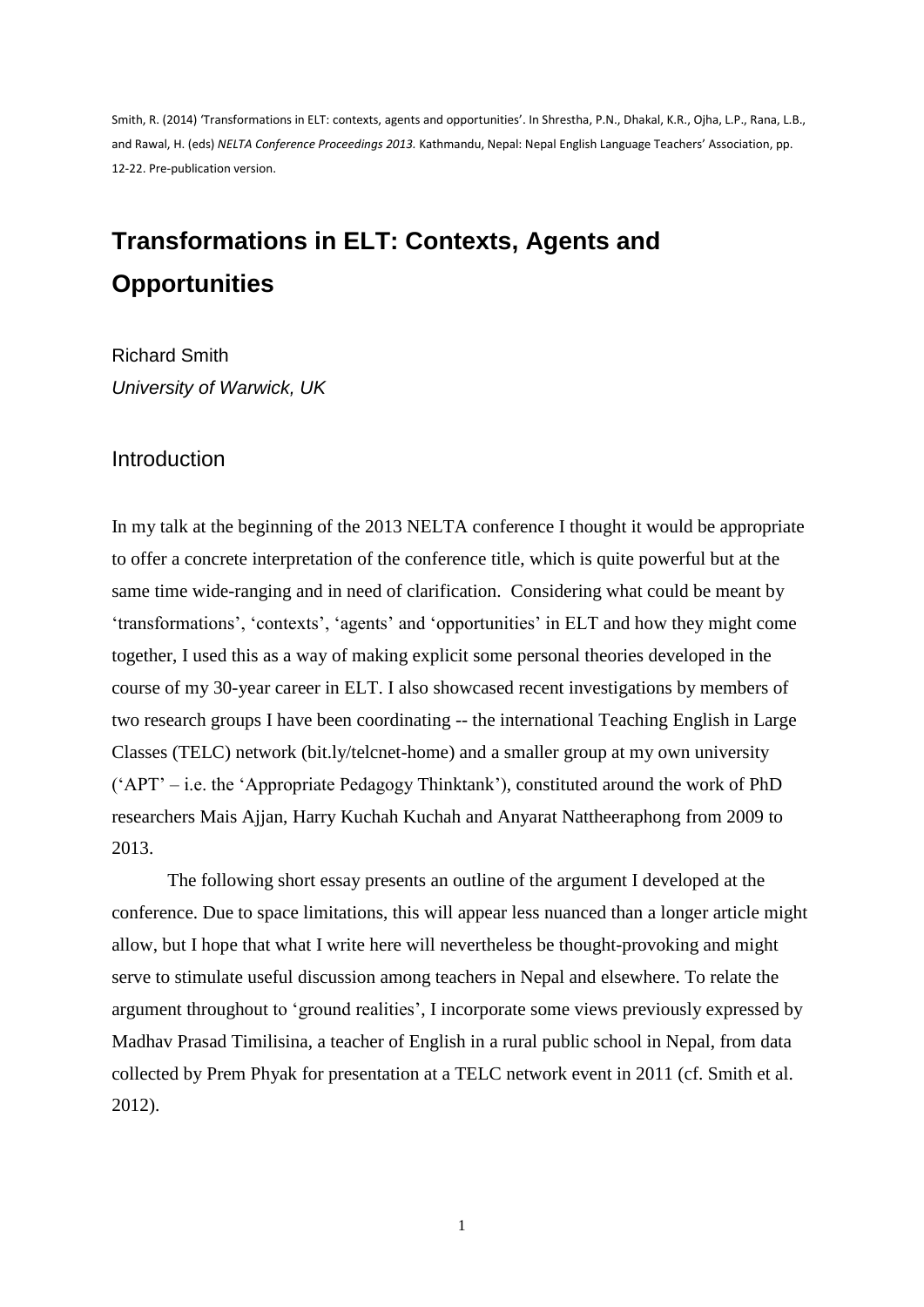### Global transformations – imagined and real

*Issues of multicultural education, quality education, sustainable education etc. are in the debate and World-class education has been a felt need but we have crowded classes with lack of resources.* 

(Timilisina n.d.)

In industrialized countries' education systems, there are currently major changes occurring which are often assumed to be having an impact on English teaching worldwide. Thus, widespread use of information and communication technology (ICT) is often highlighted as one of the most important developments affecting teachers and students these days, but many developing country classrooms have little more than *human* resources, chalkboards and textbooks – sometimes even textbooks are lacking. Indeed, rather than technological advances, a more important recent development -- as perceived by teachers in developing country contexts themselves – may have been the way class sizes seem to keep on rising, with little concomitant increase in material support.

This trend towards larger and larger classes has brought strains on resources and has probably contributed to increasing problems of teacher demotivation and burnout (Wyatt 2013), even though there is a positive side -- increasing class sizes in developing countries have, after all, resulted at least partly from governments' pursuit of the United Nations 'Education for all' goals (UNESCO 2000: 15--17), with two of these (Goals 2 and 5) necessarily entailing an increase in school populations. In many cases, though, the pace of teacher recruitment has failed to meet new demands for places.

The widely recognized trend towards teaching English at a younger and younger age worldwide (Rixon 2013) has been adding further pressures in developing country contexts. There are large-scale needs worldwide for more teachers of English at primary level, and for developing the English proficiency of existing teachers.

Overall, it can be seen that there are new opportunities but also many new challenges for ELT professionals in developing countries within a changing world environment. As highlighted in Timilisina's words above, a rhetoric of positive 'transformation' is pervasive but, by and large, poorly matched to ground realities in developing countries, where the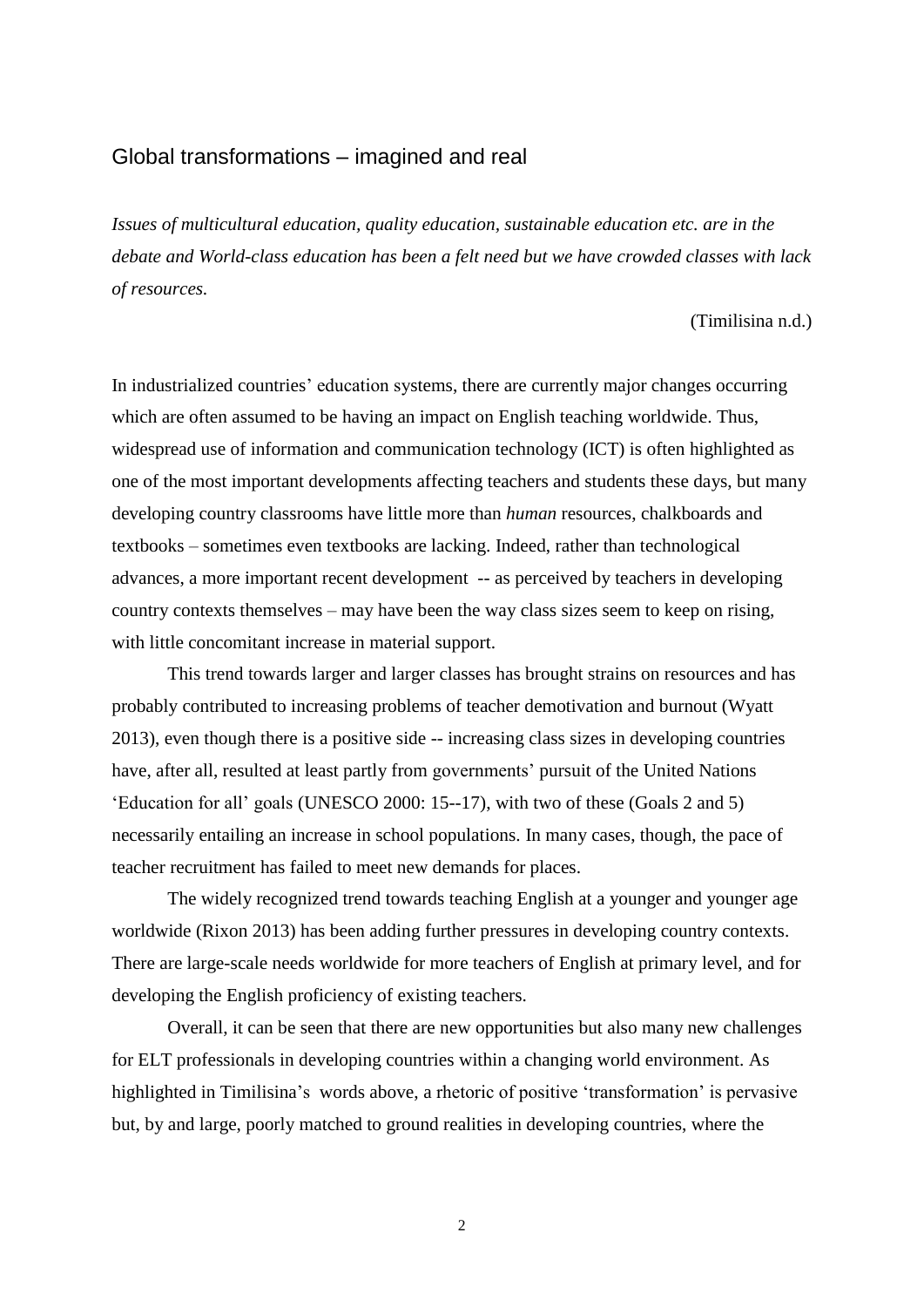constraints on effective teaching can often seem overwhelming and may be increasing, not diminishing.

In this context, it is important to note the seductive but potentially empty appeal of some solutions that have been proposed. It may seem logical to assert that if the large-scale 'global' challenges presenting themselves these days are to be met, solutions are required which are themselves very large in scope. For example, the following means of 'delivering' teacher training to large numbers of teachers are all currently being attempted in various developing countries:

- Cascade training i.e. training a cadre of trainers in new approaches, methods or techniques, who then train other teachers, who may then train others;
- ICT / mobile phone mediated teacher training;
- 'Global' products and distance courses of various kinds.

Although big, relatively top-down initiatives via such means may seem to be called for, a major transformation has occurred over the last twenty years within the 'world' of ELT discourse itself, and a new body of reflection and research now serves as a counter-weight to prevalent hopes for universal, large scale solutions. Since the publication of Phillipson's (1992) *Linguistic Imperialism,* what might be termed a 'critical turn' has occurred in ELT discourse, so that universalist solutions involving the top-down, centre to periphery transmission to teachers of particular 'methods', techniques, resources, and so on, are no longer seen as appropriate or adequate. Increasingly, neo-colonialism and cultural imperialism have been highlighted as dangers within donor agency efforts to (help) bring about ELT reform in developing country contexts.

It could even be said that there has been a massive collective failure of leading institutions (publishers, testing and other agencies, NGOs, universities, ministries of education) to bring real, lasting benefit to teachers and learners of English in developing countries (as opposed to offering 'solutions' which suit their own interests, commercial or otherwise). In line with this, there may have actually been few real 'transformations', in the problems or practices of the vast majority of teachers in difficult circumstances over the years. As Timilisina (n.d.) puts this,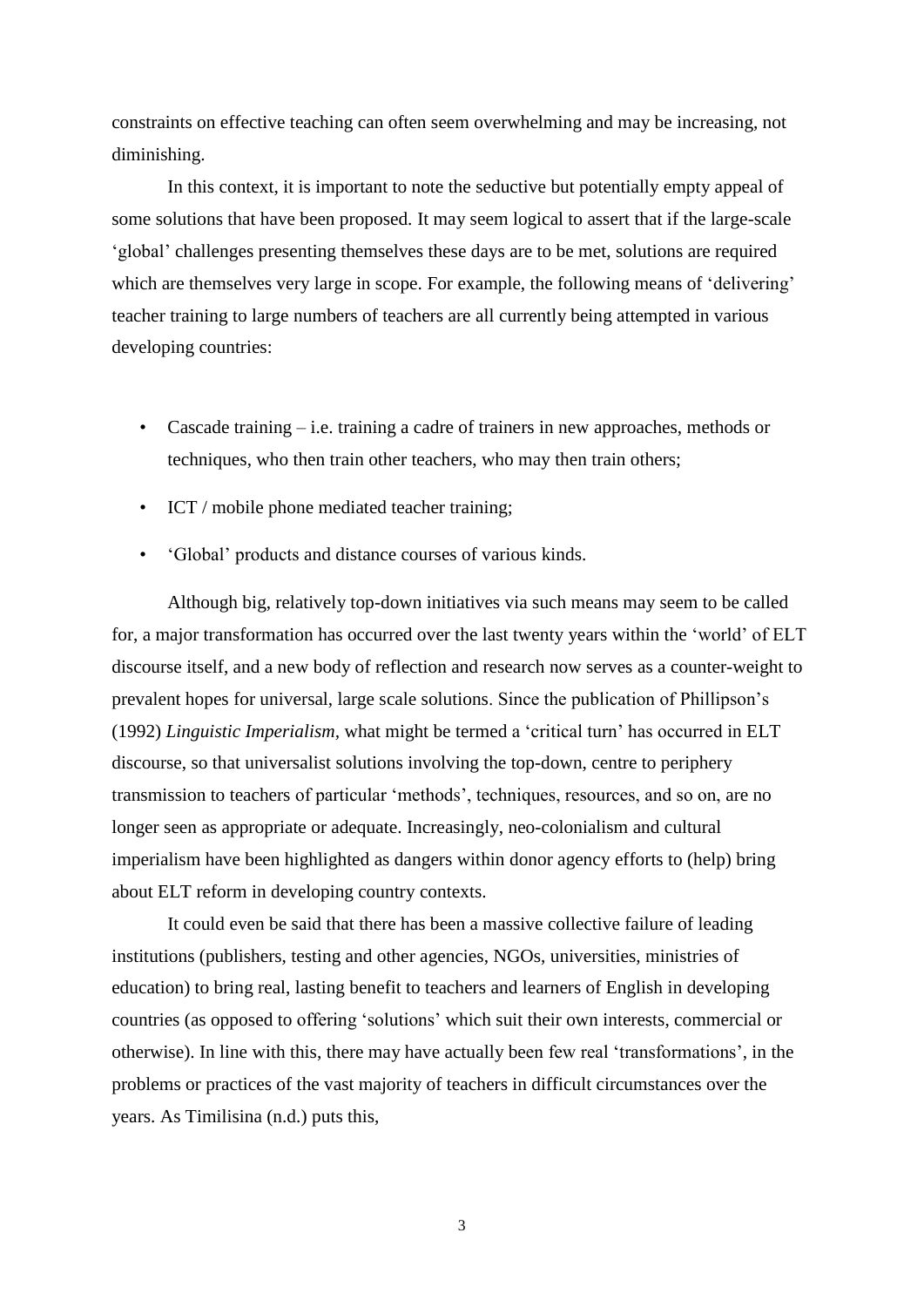*Now, I am a teacher and I have been teaching different subjects for more than a decade. I am facing similar problem as my teachers faced. I have to teach more than sixty students in the same class and I know that some of my friends are teaching more than a hundred.* 

Nowadays the reality of this kind of situation can at least begin to be addressed, due to the critical turn in ELT and the recognition that ideas developed in relatively well-resourced 'BANA' (Holliday 1994) contexts are not necessarily appropriate in 'TESEP' (ibid.) or 'periphery' (Phillipson 1992) classrooms. From the perspective of this still ongoing transformation in *perceptions* within ELT, all types of large-scale, top-down innovation, whether mediated by the latest technology or otherwise, are flawed to the extent that they continue to ignore context in the *contents* of training, fail to engage teacher agency, and thereby fail to 'take hold'. Instead, more localized, bottom-up innovations are called for as an alternative to decades of inappropriate top-down reform. The next section will explore what such innovations could look like, attempting to answer the question, in concrete terms, how *can* appropriate innovations be developed which are sustainable in the relatively difficult circumstances typical of most English teaching in the world?

# Teachers transforming themselves

A common response among teachers to innovations coming from 'on high' is to subsume them within existing personal construct systems and/or to carry on teaching much as before, sometimes adopting new, fashionable labels for what they had already been doing anyway (Erdoğan 2005; Nattheeraphong 2013) . This is evident from the way 'traditional' language teaching approaches (often involving explicit teaching of grammar in students' mother tongue, repetition of vocabulary items, reading aloud and translation exercises) have retained their dominance in (probably) most education systems in the world, despite periodic attempts to change these practices (cf. Smith and Imura 2004). However, this does not mean at all that individual teachers are necessarily creatures of habit or 'hidebound' by tradition. Indeed, I have increasingly come to realize that there are inspiring stories waiting to be collected and shared of teachers rising above the difficult conditions they face, 'taking the bull by its horns' as leading Pakistani teacher educator Zakia Sarwar puts it (see Smith 2008), and making small but significant changes which improve conditions for themselves and their students.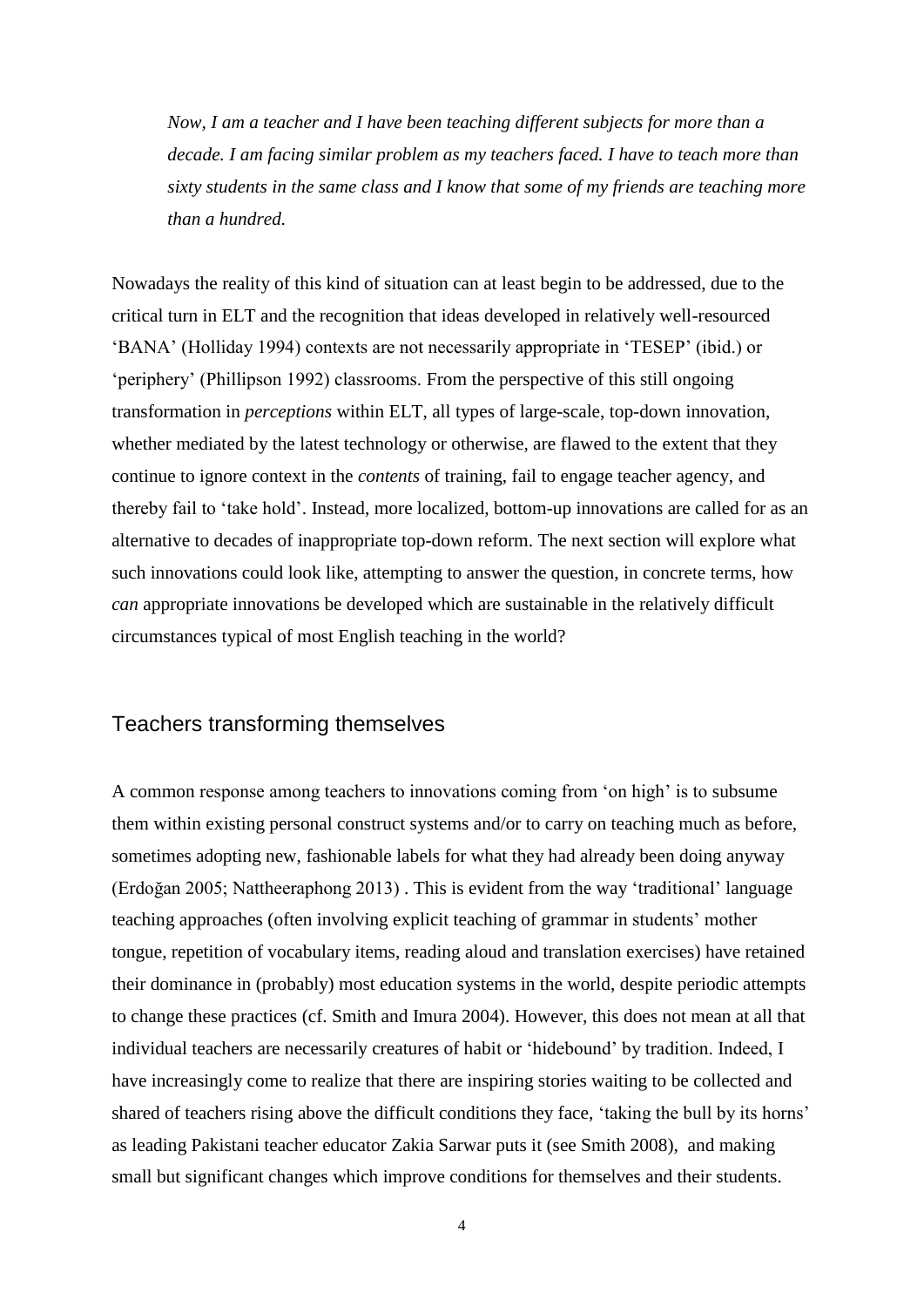For example, in the case of the Nepali teacher whose words have been accompanying mine in this essay:

*I am not satisfied with what I have done to solve my problem; [however,] the steps I have taken in the class have at least reduced dropout and repetition [i.e. students having to repeat a year of work] to some degree.*

#### (Timilisina n.d.)

Let's come back soon to some of the steps Timilisina took to improve the situation for students in his classrooms. Before that, though, I would like to briefly introduce the overall research approach we have adopted within the APT group at Warwick University, which has been concerning itself with the issue of what contextually appropriate methodology might look like. We have come up with a basic three-stage process which involves ways of (1) identifying, (2) describing / understanding and (3) sharing practices which have been developed by – and have shown their worth to -- teachers in a specific context. In relation to stage (3), for example, the merits of the following kind of idea from a Nepali rural public school teacher (Timilisina ibid.) could serve as a starting-point for discussion among teachers in similar multicultural large class conditions, in Nepal and perhaps beyond:

*Nearly four different ethnic communities are available in the catchment area of my school. Students from Newari community speak Newari language as their first language and Paharis, Tamangs and Magars have their own language (except Paharis) and culture. Using some aspects of their language and talking about their feasts and festival in the class, I address their linguistic as well as cultural identity. As a result, they all feel welcome in the class even if it is crowded.*

Now that this idea has been uncovered in the practice of one teacher (and I have not seen it mentioned before in the literature on large classes, apart from by Phyak 2011), a question to be asked to other teachers in a Nepali teacher training context could be: 'If you are a teacher in this kind of situation, how do (or how could) you engage your own students' multiple linguistic and cultural identities?'. The ensuing discussion – if recorded and reported further –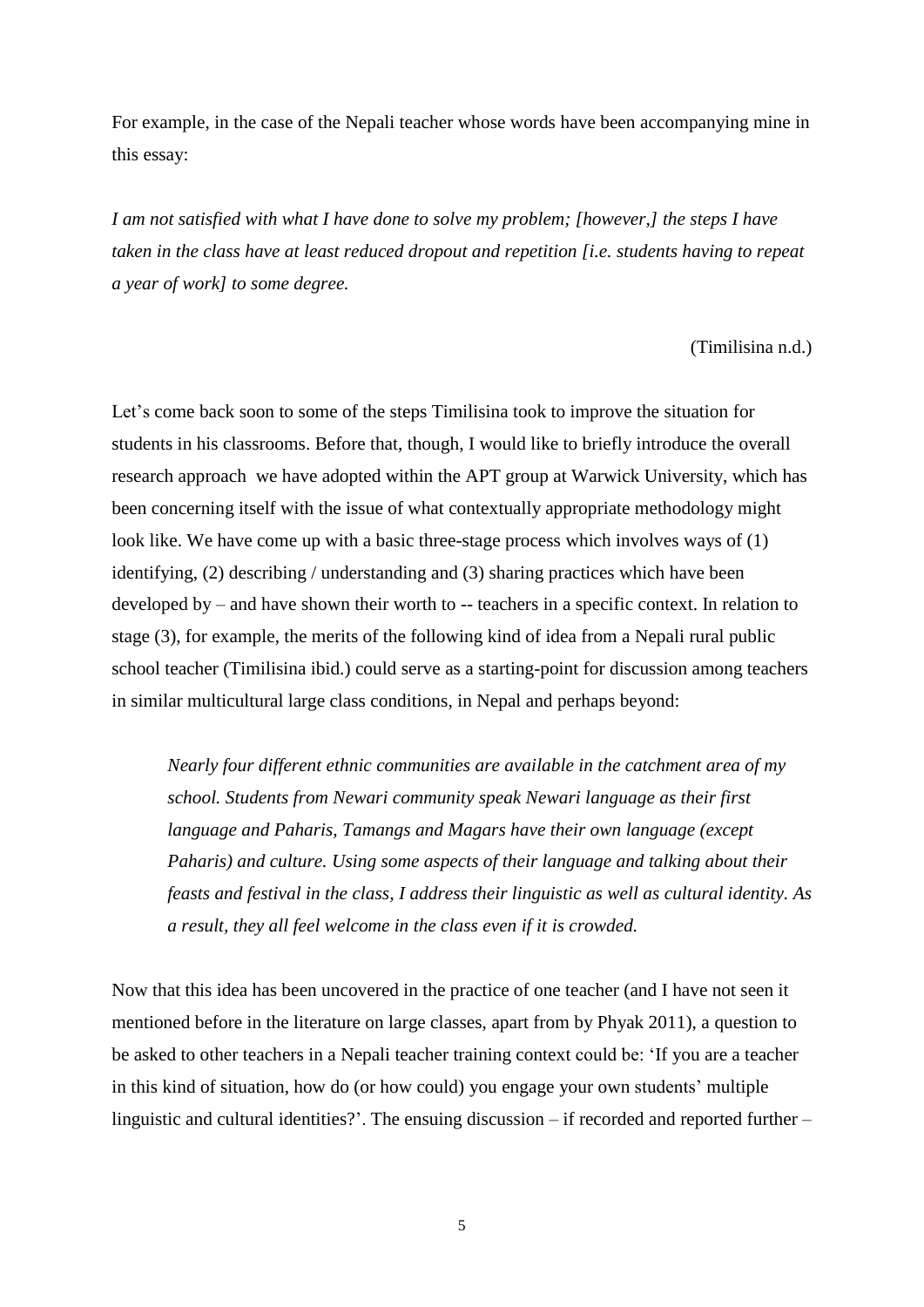could serve to develop the notion of multicultural/multilinguistic engagement as one element of a broader appropriate methodology for Nepal and perhaps beyond, at the same time as benefitting those present themselves.

Here is another case of the same teacher utilising the *human* resources in large-class and otherwise unfavourable circumstances:

*A few talented students generally dominate the large size classes. They can help the teacher to teach effectively. My way of mobilizing them helps me. I place them in different benches and assign them to help other weak students. Another way that I use is to administer Proficiency test before I start the course. According to the score they obtain, they are placed in such a way that the weak students will get helping hands.*

(Timilisina n.d.)

A question to ask here in a teacher training context might be: 'Have *you* found or heard of ways to mobilize the stronger students to help you overcome problems in large classes?'. Sharing such solutions together can, again, contribute to the development of appropriate methodology and they are unlikely to emerge from outside sources, concerned as these often are with relatively small-class settings.

The positive power of identifying 'good practices' as perceived by participants in the context concerned, describing /interpreting them, and sharing them has been further demonstrated in, for example, Kuchah and Smith (2011), and by Ajjan (2011) and Kuchah (2013) in their recently completed PhD studies. More recently still, the same approach has been extended to a larger-scale but still relatively *bottom-up* project in Cameroon, where stories of positive practice are being collected and shared across a whole Teacher Association (Smith and Kuchah forthcoming).

Indeed, I hope this latter initiative can be the start of a major concerted effort by teacher associations and allied researchers to help teachers identify successes they have achieved despite difficult circumstances – and to promote sharing of these successes in support of the development of contextually appropriate methodologies. Investigations are needed which show teachers in a positive light, which highlight and reflect back to them their existing agency, and which encourage them to go further. The bottom-up exploration of 'good practices' as defined by teachers (and learners) themselves has hardly been attempted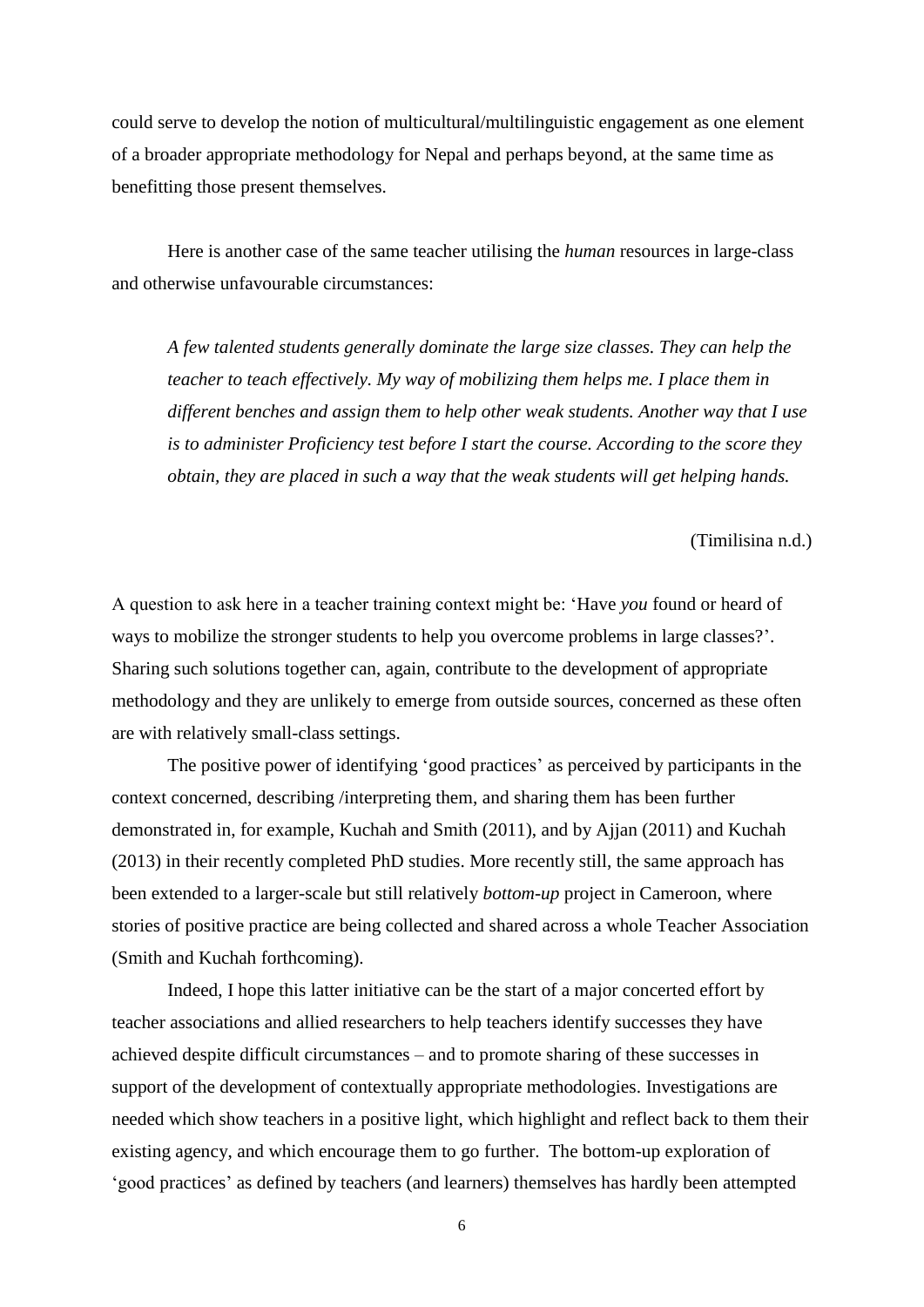in the past but offers a promising new direction for teacher development and education. As Timilisina (n.d.) says, putting it more authentically than I can hope to:

*Large size class is not only a problem or burden of teachers but also an opportunity to explore new techniques and tools.*

(Timilisina n.d.)

# **Conclusion**

Here is a summary of the way I interpret the conference theme, highlighting its concrete relevance to teachers in the form of a challenging question:

How can *you,* in cooperation with others*,* bring about appropriate **transformations** in your ELT practice, in your own **context**, as an **agent** – at least partially – of your own destiny, and what **opportunities** do *you* see for supporting your students' as well as your own development?

Madhav Prasad Timilisina, whose work we have glimpsed throughout this account, represents one case of a teacher in unfavourable circumstances who *has* transformed his practice, despite the difficulties, and whose experience can serve as an inspiration to others in similar settings. Why look *outside* for solutions? Sources of transformation lie in the experience of teachers like him, and like you!

### **Email: [R.C.Smith@warwick.ac.uk](mailto:R.C.Smith@warwick.ac.uk)**

# References

Ajjan, M. (2011). 'Large class teaching in Syria: Students' perspectives'. Online talk: [http://www2.warwick.ac.uk/fac/soc/al/research/projects/telc/training/maisajjanresearchpresen](http://www2.warwick.ac.uk/fac/soc/al/research/projects/telc/training/maisajjanresearchpresentation.mp4) [tation.mp4](http://www2.warwick.ac.uk/fac/soc/al/research/projects/telc/training/maisajjanresearchpresentation.mp4)

Erdoğan, S. 2005. 'Experienced EFL teachers' personal theories of good teaching: A PCTbased investigation'. PhD thesis, University of Warwick.

Holliday, A. 1994. *Appropriate Methodology and Social Context*. Cambridge: Cambridge University Press.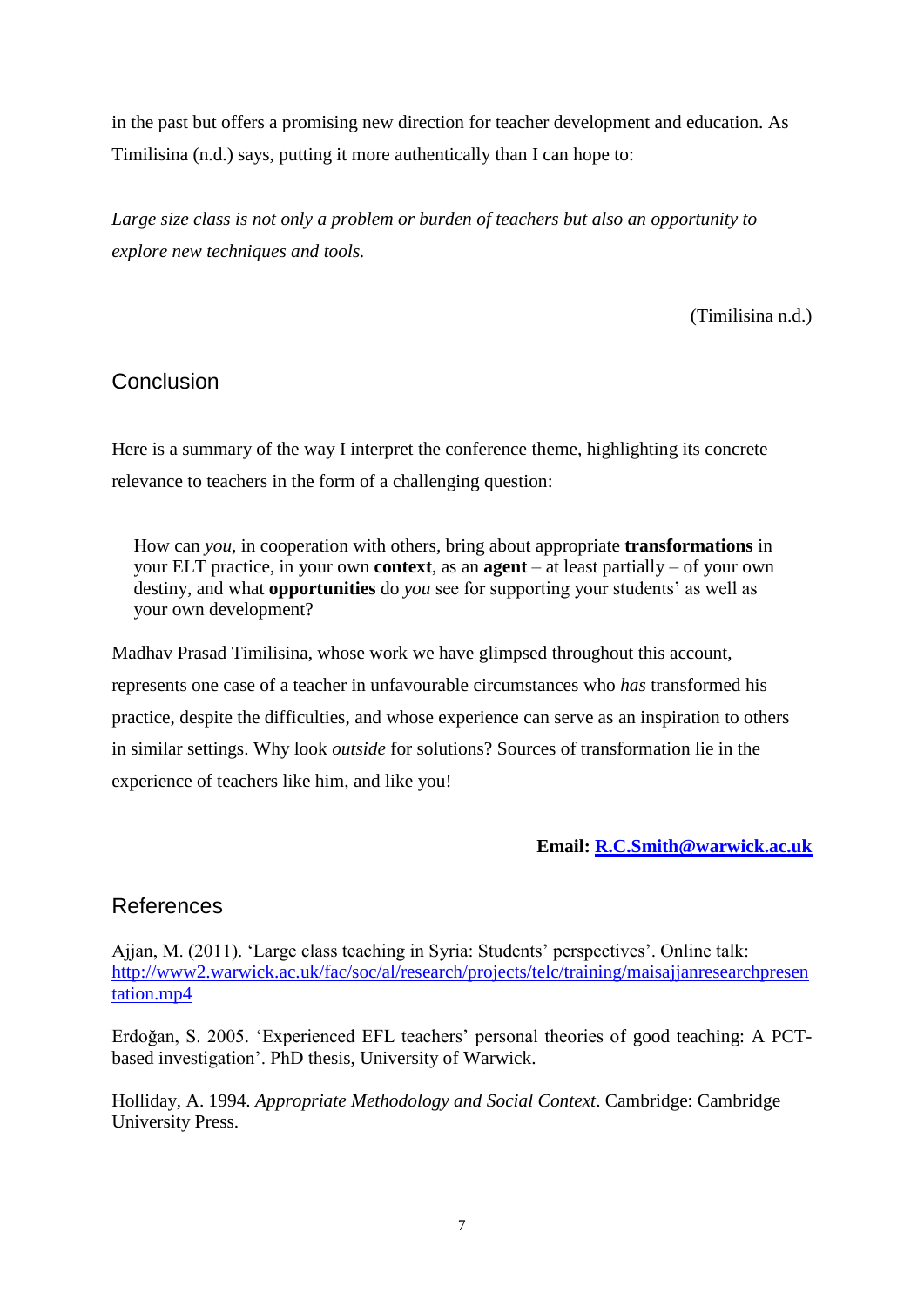Kuchah, K. 2013. 'Context appropriate ELT pedagogy: an investigation in Cameroonian primary schools'. PhD thesis, University of Warwick.

Kuchah, K. and Smith, R. 2011. 'Pedagogy of autonomy for difficult circumstances: From practice to principles'. *Innovation in Language Learning and Teaching* 5/2: 119-139.

Nattheeraphong, A. 2013. 'Teachers' beliefs about appropriate methodology in Thai secondary level English education'. PhD thesis, University of Warwick.

Phillipson, R. 1992. *Linguistic Imperialism*. Oxford: Oxford University Press.

Phyak, P.B. 2011. 'Teaching English in large multicultural classes: a narrative enquiry'. In Pattison, T. (ed.) *IATEFL 2010 Harrogate Conference Selections*. Canterbury: IATEFL.

Rixon, S. 2013. *British Council Survey of Policy and Practice in Primary English Language Teaching Worldwide*. London: The British Council. Available online: [http://www.teachingenglish.org.uk/sites/teacheng/files/D120%20Survey%20of%20Teachers](http://www.teachingenglish.org.uk/sites/teacheng/files/D120%20Survey%20of%20Teachers%20to%20YLs_FINAL_Med_res_online.pdf/) [%20to%20YLs\\_FINAL\\_Med\\_res\\_online.pdf/.](http://www.teachingenglish.org.uk/sites/teacheng/files/D120%20Survey%20of%20Teachers%20to%20YLs_FINAL_Med_res_online.pdf/)

Smith, R. 2008. 'Taking the bull by its horns: Zakia Sarwar's pro-autonomy approach to large classes in Pakistan (Part I)'. *Independence* 44: 7-13. Also available online: <http://lasig.iatefl.org/uploads/1/1/8/3/11836487/seitenaus44.pdf>

Smith, R.C. with Imura, M. 2004. 'Lessons from the past: traditions and reforms', In Makarova, V. and T. Rodgers (eds.) *English Language Teaching: The Case of Japan*. Munich: Lincom Europa. Also available online: [www.warwick.ac.uk/go/elt\\_archive/publications/j.\\_lessons.pdf](http://www2.warwick.ac.uk/fac/soc/al/research/collect/elt_archive/publications/j._lessons.pdf)

Smith, R. and Kuchah, K. In press. 'Teacher association research: An innovative form of teacher-research'. *Voices* [IATEFL newsletter] (January-February 2014).

Smith, R., with Negash, N., França, V., Wang, Q., Phyak, P., Ajjan, M., Kuchah, H.K., Saleem, M., Sarwar, Z., and Coleman, H. 2012. 'Panel discussion on investigating large classes'. In Pattison, T. (ed.) *IATEFL 2011 Brighton Conference Selections*. Canterbury: IATEFL.

Timilisina, M.P. n.d. 'My personal experience of being in crowded class and having crowded class'. Data collected by Prem Phyak for the TELC network. Online:

[http://www2.warwick.ac.uk/fac/soc/al/research/projects/telc/3.\\_prem\\_phyak\\_data\\_stories\\_0.p](http://www2.warwick.ac.uk/fac/soc/al/research/projects/telc/3._prem_phyak_data_stories_0.pdf) [df](http://www2.warwick.ac.uk/fac/soc/al/research/projects/telc/3._prem_phyak_data_stories_0.pdf)

Teaching English in Large Classes (TELC) Network website: [bit.ly/telcnet-home;](http://telcnet.weebly.com/)

UNESCO 2000. *The Dakar Framework for Action (Education for All: Meeting Our Collective Commitments).* Paris: UNESCO. Online: <http://unesdoc.unesco.org/images/0012/001211/121147e.pdf>

Wedell, M. (2009). *Planning for Educational Change: Putting People and Their Contexts First*. London: Continuum.